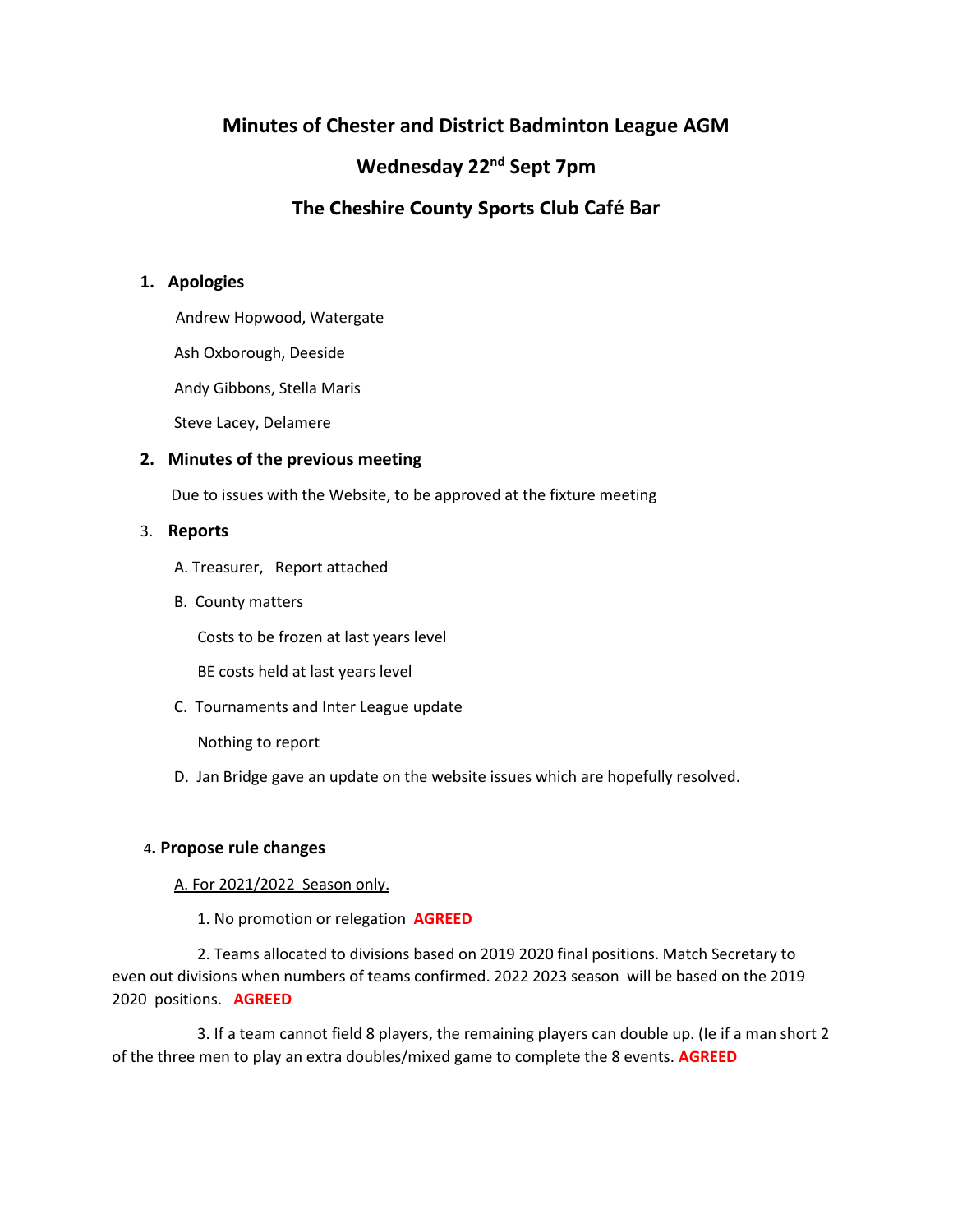4. Team captains can agree to matches being played with 6 Players only. This is in relation to the proposal by Christleton to have a 6 person by 9 game format. (M1+M2, M1+M3, M2+M3, L1+L2, L1+L3, L2+L3, M1+L1, M2+L2, M3+L3). This is an opportunity for clubs to try a different format.This is by prior agreement and in case of dispute 8 player format to be played. **AGREED**

 5. In case of isolating/covid requirements involving 2 or more players . Matches may be rescheduled by team captains. **AGREED**

6. Chester League fees to be waived for this season only **AGREED**

#### B. For Future Seasons

 1. Proposal to set up a League Development Officer. To co ordinate potential changes to the League structure and develop proposals below. **AGREED Emma Hilton volunteered and was elected.**

 Based on the Christleton proposals, is there an appetite for change? If yes specific rule changes to be presented at the next AGM **AGREED**

### **5. League Officials and committee members. All agreed to continue**

Chairperson Louise Nesbitt

Vice Chairman **HOWARD MALYON elected**

Secretary Mark Perry

Match Secretary Lyn Brown

Treasurer Colin Fowler

Tournament Sec Vacant

County Rep Andy Hill

 Team Mangers for Inter league tournaments Emma Hilton, Geoff Cookson Tournament committee Louise Nesbitt Lyn Brown Brian Johnson Mark Perry Disputes committee Chair/Vice Chair Lyn Brown Richard Elston Website Committee Jan Bridge Mike Allen Dave Sissons

**6. Club applications and resignations. At this time, nothing reported.**